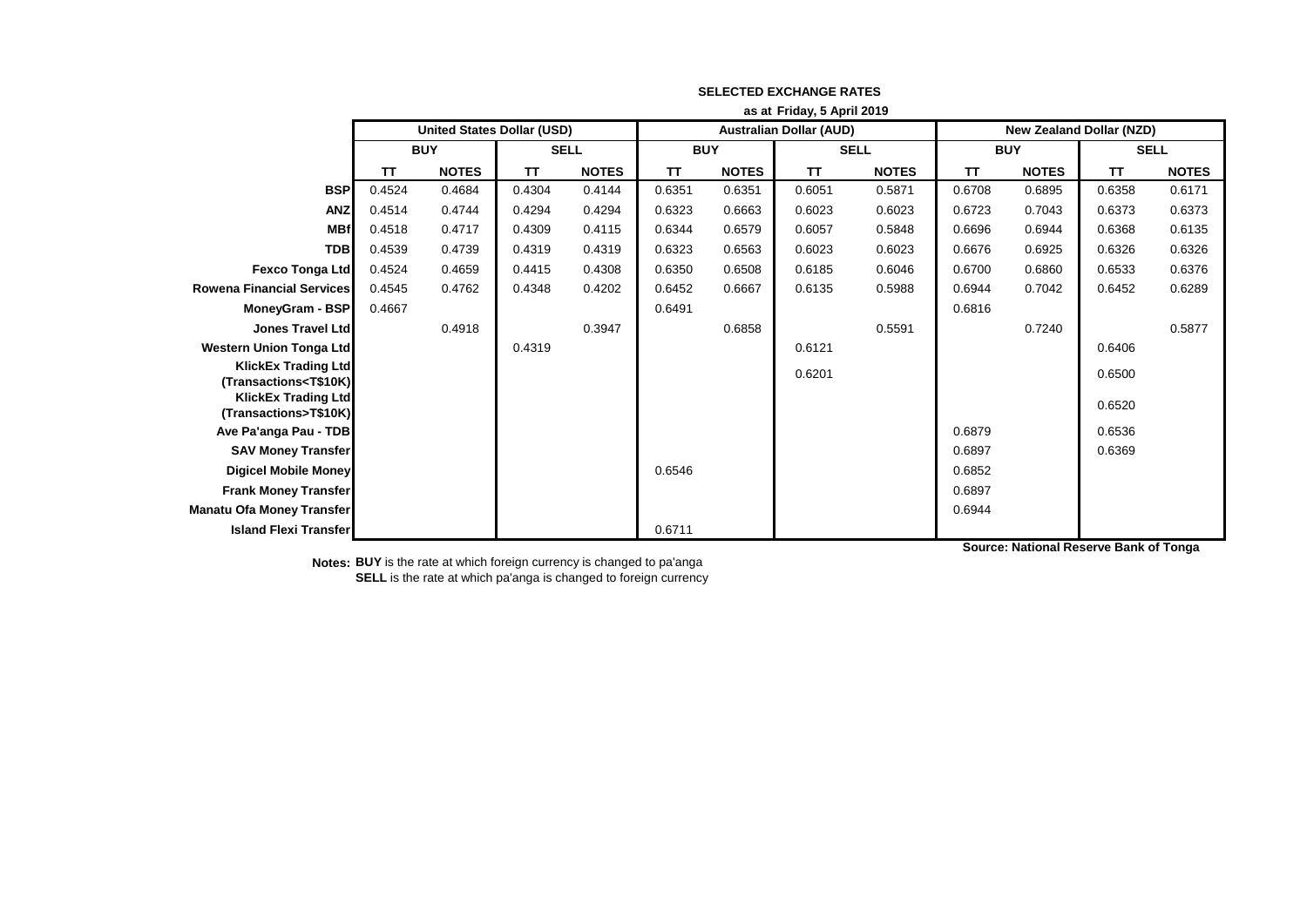|                                                                   | as at Friday, 12 April 2019 |                                   |             |              |                                |              |             |              |                                 |              |             |              |
|-------------------------------------------------------------------|-----------------------------|-----------------------------------|-------------|--------------|--------------------------------|--------------|-------------|--------------|---------------------------------|--------------|-------------|--------------|
|                                                                   |                             | <b>United States Dollar (USD)</b> |             |              | <b>Australian Dollar (AUD)</b> |              |             |              | <b>New Zealand Dollar (NZD)</b> |              |             |              |
|                                                                   | <b>BUY</b>                  |                                   | <b>SELL</b> |              | <b>BUY</b>                     |              | <b>SELL</b> |              | <b>BUY</b>                      |              | <b>SELL</b> |              |
|                                                                   | ΤT                          | <b>NOTES</b>                      | TT          | <b>NOTES</b> | <b>TT</b>                      | <b>NOTES</b> | TT          | <b>NOTES</b> | TΤ                              | <b>NOTES</b> | <b>TT</b>   | <b>NOTES</b> |
| <b>BSP</b>                                                        | 0.4522                      | 0.4682                            | 0.4302      | 0.4142       | 0.6343                         | 0.6523       | 0.6043      | 0.5863       | 0.6732                          | 0.6919       | 0.6382      | 0.6195       |
| <b>ANZ</b>                                                        | 0.4512                      | 0.4742                            | 0.4292      | 0.4292       | 0.6315                         | 0.6655       | 0.6015      | 0.6015       | 0.6743                          | 0.7063       | 0.6393      | 0.6393       |
| <b>MBf</b>                                                        | 0.4516                      | 0.4695                            | 0.4307      | 0.4115       | 0.6336                         | 0.6536       | 0.6049      | 0.5848       | 0.6720                          | 0.6944       | 0.6392      | 0.6173       |
| <b>TDB</b>                                                        | 0.4537                      | 0.4737                            | 0.4317      | 0.4317       | 0.6315                         | 0.6555       | 0.6015      | 0.6015       | 0.6694                          | 0.6943       | 0.6344      | 0.6344       |
| Fexco Tonga Ltd                                                   | 0.4522                      | 0.4657                            | 0.4411      | 0.4306       | 0.6338                         | 0.6500       | 0.6167      | 0.6038       | 0.6725                          | 0.6885       | 0.6557      | 0.6400       |
| <b>Rowena Financial Services</b>                                  | 0.4545                      | 0.4739                            | 0.4348      | 0.4202       | 0.6452                         | 0.6667       | 0.6135      | 0.5952       | 0.6897                          | 0.7042       | 0.6452      | 0.6329       |
| MoneyGram - BSP                                                   | 0.4669                      |                                   |             |              | 0.6459                         |              |             |              | 0.6838                          |              |             |              |
| <b>Jones Travel Ltd</b>                                           |                             | 0.4916                            |             | 0.3945       |                                | 0.6849       |             | 0.5584       |                                 | 0.7265       |             | 0.5900       |
| <b>Western Union Tonga Ltd</b>                                    |                             |                                   | 0.4375      |              |                                |              | 0.6180      |              |                                 |              | 0.6505      |              |
| <b>KlickEx Trading Ltd</b>                                        |                             |                                   |             |              |                                |              | 0.6193      |              |                                 |              | 0.6520      |              |
| (Transactions <t\$10k)<br><b>KlickEx Trading Ltd</b></t\$10k)<br> |                             |                                   |             |              |                                |              |             |              |                                 |              |             |              |
| (Transactions>T\$10K)                                             |                             |                                   |             |              |                                |              |             |              |                                 |              | 0.6540      |              |
| Ave Pa'anga Pau - TDB                                             |                             |                                   |             |              |                                |              |             |              | 0.6893                          |              | 0.6556      |              |
| <b>SAV Money Transfer</b>                                         |                             |                                   |             |              |                                |              |             |              | 0.6897                          |              | 0.6410      |              |
| <b>Frank Money Transfer</b>                                       |                             |                                   |             |              |                                |              |             |              | 0.6897                          |              |             |              |
| <b>Fietokoni Financial Serivces</b>                               |                             |                                   |             |              |                                |              |             |              | 0.6993                          |              |             |              |
| <b>Manatu Ofa Money Transfer</b>                                  |                             |                                   |             |              |                                |              |             |              | 0.6944                          |              |             |              |
| <b>Island Flexi Transfer</b>                                      |                             |                                   |             |              | 0.6579                         |              |             |              |                                 |              |             |              |
| <b>Tonga Post Ltd</b>                                             | 0.4392                      |                                   |             |              | 0.6262                         |              |             |              |                                 |              |             |              |

## **SELECTED EXCHANGE RATES**

**Notes: BUY** is the rate at which foreign currency is changed to pa'anga **SELL** is the rate at which pa'anga is changed to foreign currency **Source: National Reserve Bank of Tonga**